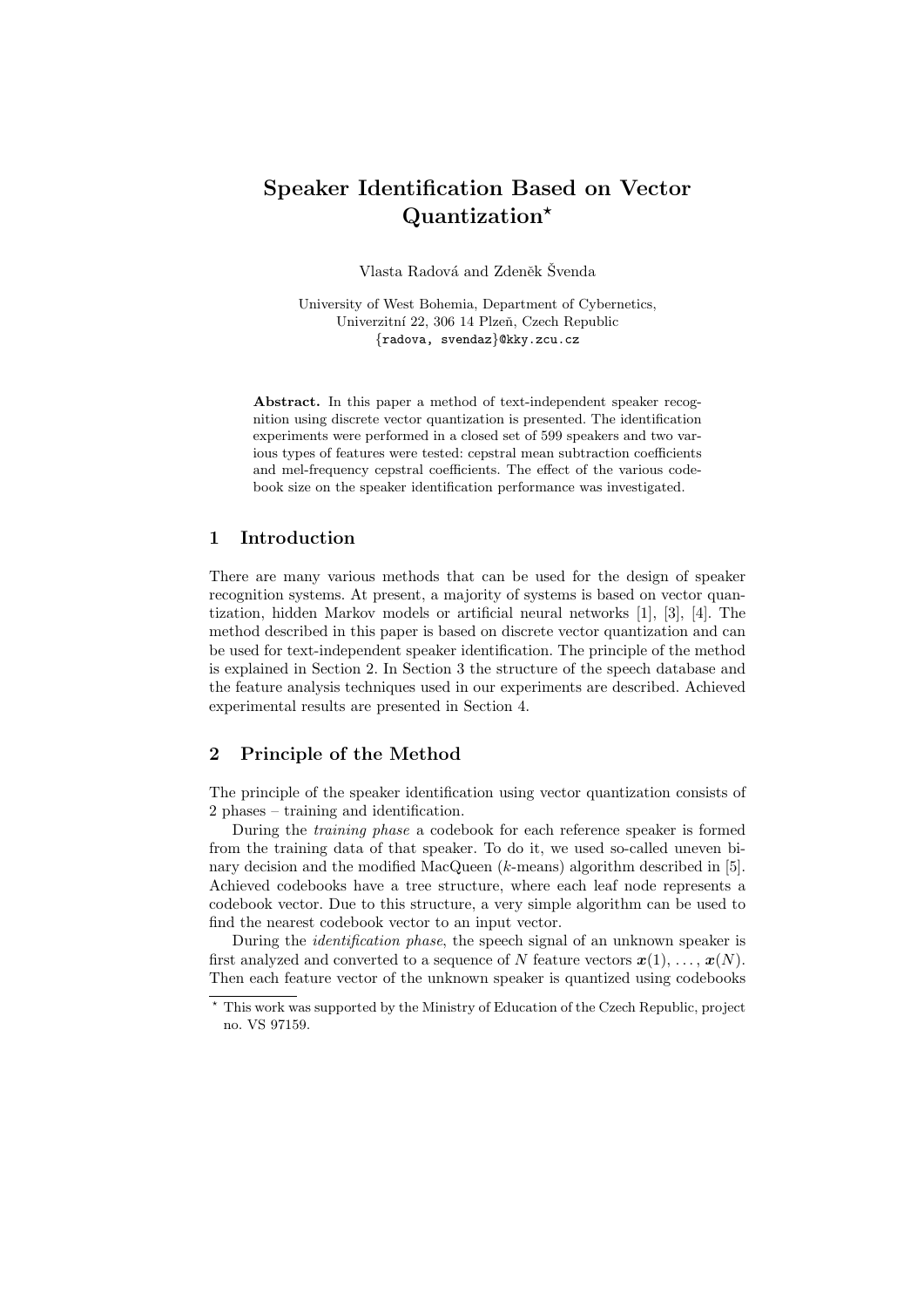of all reference speakers and the average quantization distortion  $Q_k$  is computed for each of K reference speakers according to the formula

$$
Q_k = \frac{1}{N} \sum_{n=1}^{N} d(\bm{x}(n), \bm{v}_{*k}),
$$
\n(1)

where  $d(\mathbf{x}(n), \mathbf{v}_{*k})$  is a distortion measure between the input vector  $\mathbf{x}(n)$  and its nearest codebook vector  $v_{*k}$  of the k-th reference speaker. The unknown speaker is then identified as the reference speaker with the minimum average distortion, i.e.

$$
k^* = \underset{k=1,\dots,K}{\operatorname{argmin}} Q_k,\tag{2}
$$

where  $k^*$  represents the identified speaker.

## 3 Speech Database and Feature Analysis

The method described in Section 2 was used to identify "unknown" speakers in a group of 599 speakers (317 male, 282 female). Every speaker spoke a different set of several short Czech sentences and isolated words in the total duration of about 70s. Approximately 40s of speech of each speaker were regarded as training data and were used to form the codebook of that speaker. The remaining about 30s of speech were used for identification tests.

The speech signal of each speaker was recorded during one session through a telephone channel, sampled at the rate of  $8kHz$  and stored in a  $\mu$ -law  $8bit$  format. Before further processing, however, the 8bit  $\mu$ -law samples were converted to linear 16bit PCM samples. Finally, the digitalized utterances were converted to sequences of segments using a 16ms rectangular window.

In our experiments various types of features were tested – cepstral mean subtraction coefficients (CMSCs) and mel-frequency cepstral coefficients (MFCCs). To obtain the vectors of CMSCs the utterances were first converted to sequences of vectors of 12 LPC coefficients. These vectors were then converted to vectors of 12 LPC cepstral coefficients (LPCCs) and finally to the vectors of 12 CMSCs according to the formula [2]

$$
c_{cmsc}(n) = c_{lpcc}(n) - \overline{c}_{lpcc}, \qquad (3)
$$

where  $c_{lpec}(n)$  is the n-th vector of LPC cepstral coefficients and  $\bar{c}_{lpec}$  is the mean vector of LPC cepstral coefficients over the whole speech data of a speaker, i.e

$$
\overline{c}_{lpcc} = \frac{1}{N} \sum_{n=1}^{N} c_{lpcc}(n),
$$
\n(4)

where  $N$  is the number of segments in the speech of the speaker.

In the experiments with MFCCs the speech signal was processed first by a set of 26 triangual filters spaced uniformly on a mel-scale. The output energy of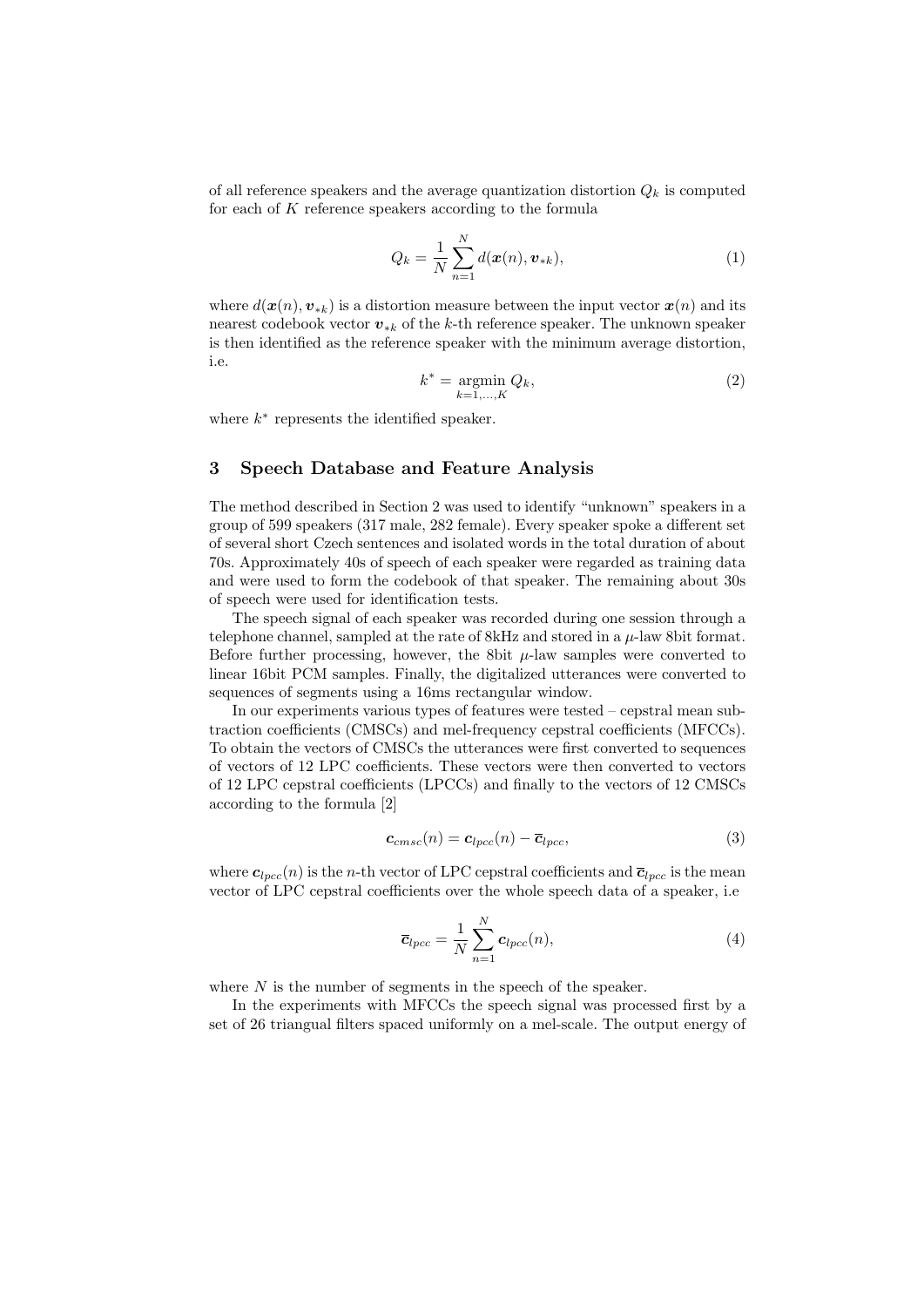the filters were then transformed into vectors of 16 MFCCs using the discrete cosine transform [2].

The feature vectors were formed in several various ways. First, either vectors of only 12 CMSCs or vectors of only 16 MFFCs were used as feature vectors. Next the feature vectors were extended and to the CMSCs or MFCCs their delta coefficients or delta and acceleration coefficients were added. The delta coefficients were computed using the formula [6]

$$
d(n) = \frac{\sum_{i=1}^{I} i[c(n+i) - c(n-i)]}{2\sum_{i=1}^{I} i^2},
$$
\n(5)

where  $d(n)$  is a vector of delta coefficients for the *n*-th segment of speech and  $c(n)$  is a vector of 12 CMSCs or 16 MFCCs for the *n*-th segment of speech. The value of  $I$  was set equal to  $2$  in our experiments. Similarly the vectors of acceleration coefficients  $a(n)$  were computed from the delta coefficients  $d(n)$ according to the formula

$$
a(n) = \frac{\sum_{i=1}^{I} i[d(n+i) - d(n-i)]}{2\sum_{i=1}^{I} i^2}.
$$
 (6)

Since equations (5) and (6) rely on past and future speech segments some modification is needed at the beginning and end of the speech. One of the possible modifications is simply to replicate the first or last vector as needed [6].

#### 4 Experimental Results

All types of feature vectors described in Section 3 were used to form a codebook of either 80 or 320 codebook vectors. To compute the distortion measure  $d(.,.)$ in (1) the cepstral measure [5] was used. Achieved results are presented in Table 1 and Table 2. In these Tables, CMSC∆s means feature vectors composed of CMSCs and delta coefficients, and CMSC∆∆s means feature vectors composed of CMSCs, delta coefficients and acceleration coefficients. Similar denotation is valid for the MFCCs as well.

Table 1. Identification results using the codebook of 80 vectors

| $ {\rm Coefficients} \# {\rm correct}$ Correct $ \% $ |     |       | $\text{Coefficients}$ = correct $\text{Correct}$ [%] |     |       |
|-------------------------------------------------------|-----|-------|------------------------------------------------------|-----|-------|
| ICMSCs                                                | 564 | 94.16 | <b>IMFCCs</b>                                        | 595 | 99.33 |
| $ICMSC\Delta s$                                       | 569 | 94.99 | $IMFCC\Delta s$                                      | 595 | 99.33 |
| $ CMSC\Delta\Delta s $                                | 567 | 94.66 | $ \text{MFCC}\Delta\Delta\text{s} $                  | 586 | 97.83 |